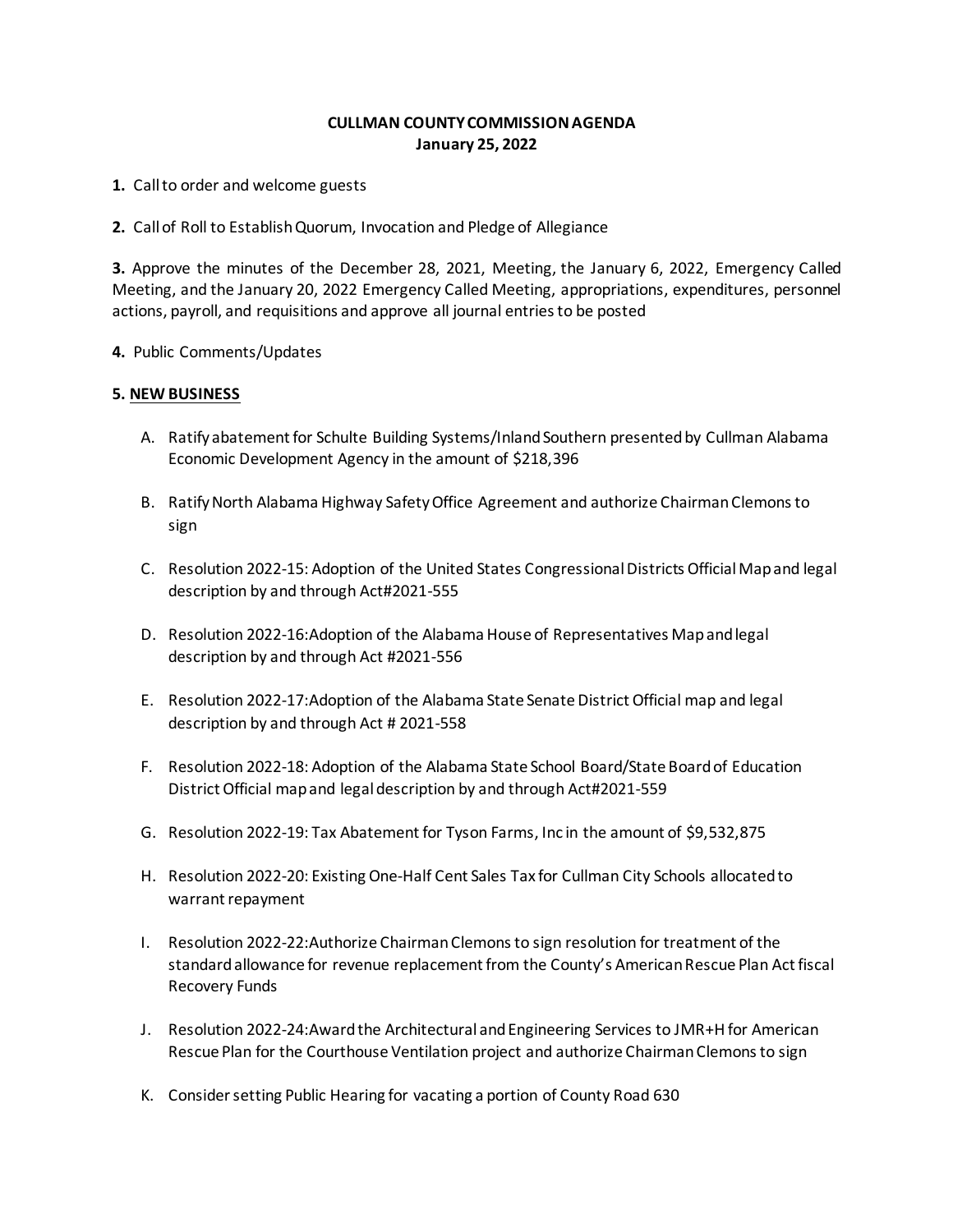- L. Consider renewal of Catastrophic Inmate Medical Insurance with Hunt Insurance in the amount of \$72,647.28 and authorize Chairman to sign all related documents
- M. Consider a policy for inmate medical care authorizing payment of 30% of the billed rate when we do not have a contract in place
- N. Consider request from Cullman VFW to support local Veterans with financial support of \$12,000 to obtain the SGB shot for PTSD therapy
- O. Consider purchase of two 95 PTO tractors Massey Ferguson fromState Bid at \$63,495.50 each for a total of \$126,991 for the Road Department and authorize Chairman Clemons to sign all related paperwork
- P. Consider purchase of two Land Pride PTO rotary mowers from Sourcewell Cooperative at \$38,321.32 each for a total of \$76,462.64 for the Road Department and authorize Chairman Clemons to sign all related paperwork
- Q. Consider authorization for Swamp John's to use the south parking lot of the Courthouse on February 28, 2022, and March 24, 2022 from 3:30p.m-7:00pm
- R. Authorize payment of annual CRS liability insurance premium in the amount of \$429,806.06
- S. Authorize Chairman Clemons to sign the Land and Water Conservation Fund and Recreational Trails Program Contract Agreement
- T. Authorize Chairman Clemons to sign the Recreational Trails Program Contract of Professional Services Project 21-RT-55-01 for Stony Lonesome OHV Park
- U. Authorize Chairman Clemons to sign the Recreational Trails Program Contract of Professional Services Project 21-RT-55-02 for Stony Lonesome OHV Park
- V. Authorize Chairman Clemons to sign contract with Loomis Bros Circus to perform at the Ag Center February 4, 2022- February 6, 2022
- W. Authorize appropriation for \$4,000 to Cullman Elks Veterans Day Committee from tourism fund to support tourism efforts
- X. Proposed plat Bronco Estates Subdivision. A minor subdivision containing 7 Lots located on County Road 1718
- Y. Award Bid #1372 for Shoulder Work Material (Installed) to Wiregrass Construction Company, Inc.

**6.** The next Commission Work Session will be Tuesday, February 15, 2022, at 4:00 p.m. in the Commission Meeting Room